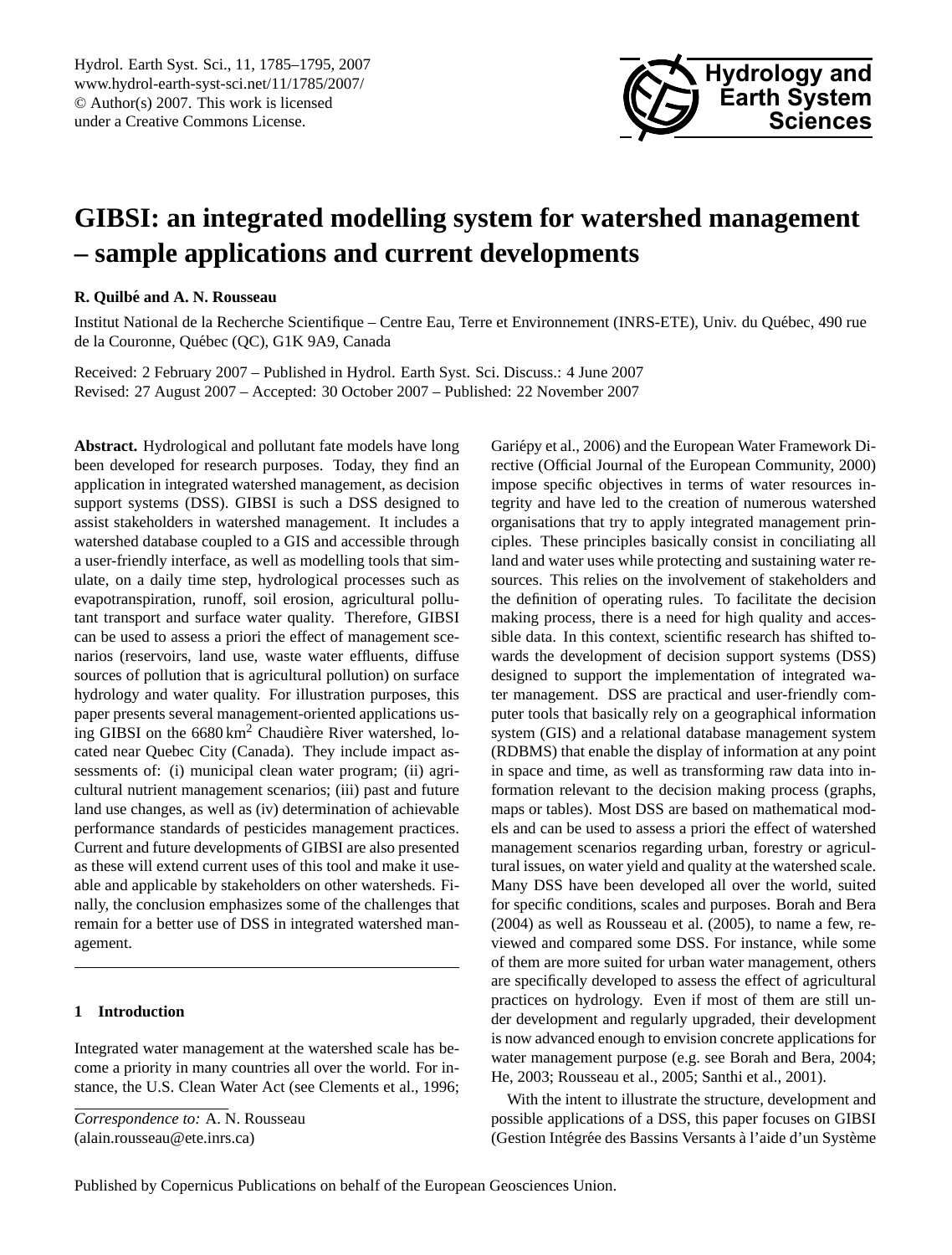

**Fig. 1.** Representation of GIBSI components and structure.

Informatise), a Canadian DSS that was originally developed ´ to assist scientists and stakeholders in integrated water management. The development of GIBSI began in 1995 and a first version was released in 1998 (Villeneuve et al., 1998a). A general description of GIBSI is presented in Sect. 2. Since 1998, several application studies have been conducted and some of them are briefly described in Sect. 3. At the same time, this integrated modelling system (IMS) has been continually upgraded by addition of new models, data postprocessing modules or model calibration guidelines. This is presented in Sect. 4. Note that GIBSI has been compared to other DSS by Quilbé et al. (2006) and Rousseau et al. (2005).

# **2 General description of GIBSI**

GIBSI is designed to help stakeholders to make decisions in water management at the watershed scale. It can either be used as a data management system or as an impact assessment tool to study the effect of management scenarios on surface water quality using mathematical models. The general structure of GIBSI is depicted on Fig. 1. A detailed presentation of each component may be found in Villeneuve et al. (1998a).

### 2.1 Data management modules

As most DSS, GIBSI is basically composed of a database, a GIS, a RDBMS and a graphical user interface or GUI (Fig. 2). Attribute data were originally managed using Microsoft Access™ (Simpson, 1994) but this RDBMS has now been replaced by the  $MySQL^{\circledR}$  database management system (Pedersen et al., 2005). The database contains spatial data (e.g. location of meteorological stations) and attribute data (i.e. all data associated with spatial data, such as meteorological series). The GIS used is GRASSLAND (L.A.S., 1996). The watershed is discretized into two types of computational elements: (i) river segments that is, onedimensional elements that support watercourse simulation processes (i.e. streamflow and pollutant transport); and (ii) relatively homogeneous hydrological units (RHHUs) that is, elements corresponding to elementary watersheds that support all the other simulation processes (i.e. runoff generation and sediment and pollutant transport). These computational elements are determined using PHYSITEL (Turcotte et al., 2001), a complementary software program designed specifically to prepare the physiographic database of distributed hydrological models.

### 2.2 Scenarios management modules

Four types of management scenarios can be defined:

- (i) Reservoirs: addition of new reservoirs at any river segment or editing of their characteristics;
- (ii) Agriculture : editing of crop types, nutrient management practices, pesticide treatments, dates of agricultural practices, at any spatial scale (i.e. one or many RHHUs, subwatersheds or administrative units such as municipalities);
- (iii) Wastewater treatment plants: addition of new plants at any river segment or editing of their characteristics (e.g. treatment types, effluent rates);
- (iv) Land use: change of a land use class to another one at any spatial scale (Fig. 2).

Once scenarios are defined, they are integrated into the database and simulations can be run. In all studies, two scenarios are used: (i) a reference scenario that corresponds to the watershed configuration used for the model calibration, and (ii) a management scenario, integrating the changes defined by the user. Then, the simulation results obtained with the management scenario are always compared to those obtained with the reference scenario.

2.3 Simulation modules

GIBSI simulates hydrology, erosion, pollutant transport and surface water quality. It is based on four existing semidistributed models: (i) HYDROTEL (Fortin et al., 2001a; Fortin et al., 1995), a physically-based hydrological model compatible with GIS and remote sensing; (ii) RUSLE (Renard et al., 1997; Wischmeier and Smith, 1978) complemented by Yalin's equation (Yalin, 1963) to account for soil erosion and sediment transport capacity; (iii) the pollutant transport algorithms of SWAT (Arnold et al., 1996) and EPIC (Arnold and Williams, 1995) to simulate the fate of nitrogen, phosphorus and pesticides on cropland (note that the hydrological models of SWAT and EPIC are not used at all in GIBSI); (iv) QUAL2E (Brown and Barnwell, 1987) a water quality model that simulates the biological, physical and chemical processes controlling the fate of pollutants in surface water. The modeling time step is the day. Input data are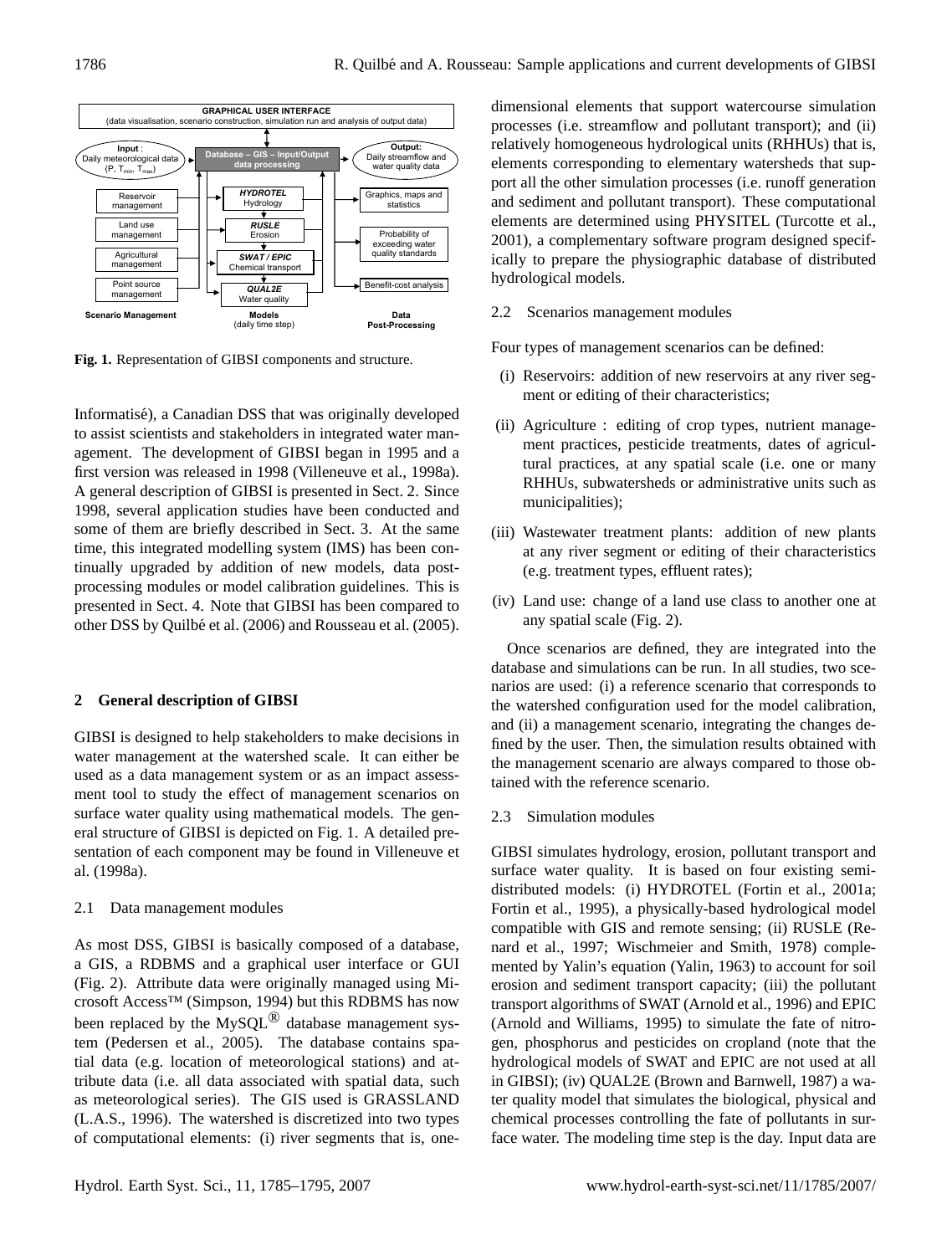

**Fig. 2.** Example of GIBSI window for the definition of land use management scenario.

daily meteorological series (precipitations, minimum temperature and maximum temperature). The user selects the meteorological series, either by defining dates of start and end into the meteorological database, or by selecting characteristic series.

### 2.4 Post-processing tools

Tools have been developed to analyse simulation results. First, data can be visualized using tables, graphs or maps. Regarding pollutant concentrations data, the frequency of exceeding a water quality standard can be calculated or visualised using graphs, which is useful when simulations concern the effect of management practices on specific water uses such as swimming or drinking water. Finally, an environmental benefit-cost analysis can be performed for agricultural scenarios based on the cost of implementation of agricultural beneficial management practices and the environmental benefits from recovering potential water uses due to water quality improvement (see Salvano et al., 2004). Note that simulation results obtained from the management scenario are always interpreted and analysed in relative terms with respect to those obtained with the reference scenario.

### **3 Applications of GIBSI**

Several applications of GIBSI have been performed since the first version was released in 1998. All of these applications have been performed on the Chaudière River watershed or sub-watersheds. They dealt with : (i) the impact of a municipal clean water program on water quality (Mailhot et al., 2002, presented in Sect. 3.2); (ii) the effect of clear-cutting on the watershed hydrology (Lavigne et al., 2004); (iii) the determination of environmental load allocations from point and diffuse sources (Rousseau et al., 2002a, b); (iv) the environmental benefit-cost analysis of manure management (Salvano et al., 2004, 2006, presented in Sect. 3.3); (v) the influence of past and future land use on hydrology and erosion (Quilbé et al., 2007; Savary et al., 2007, presented in Sect. 3.4), and (vi) the definition of achievable agroenvironmental performance standards for pesticides (Rousseau et al., 2006, presented in Sect. 3.5).

The aim of this section is not to describe all of the above case studies in detail but rather to provide an overview of some of them with an emphasis on the range of possibilities and limitations of use of GIBSI.

# 3.1 The Chaudière River watershed

The Chaudière River is a tributary of the Saint-Lawrence River, located south of Quebec City (Fig. 3). It drains a ´ watershed of 6680 km<sup>2</sup> , mainly forested (64%) and used for agriculture (33%). This watershed was selected for the application and development of GIBSI due to the variety of land uses, agricultural and industrial activities, available data and because it is representative of many watersheds in the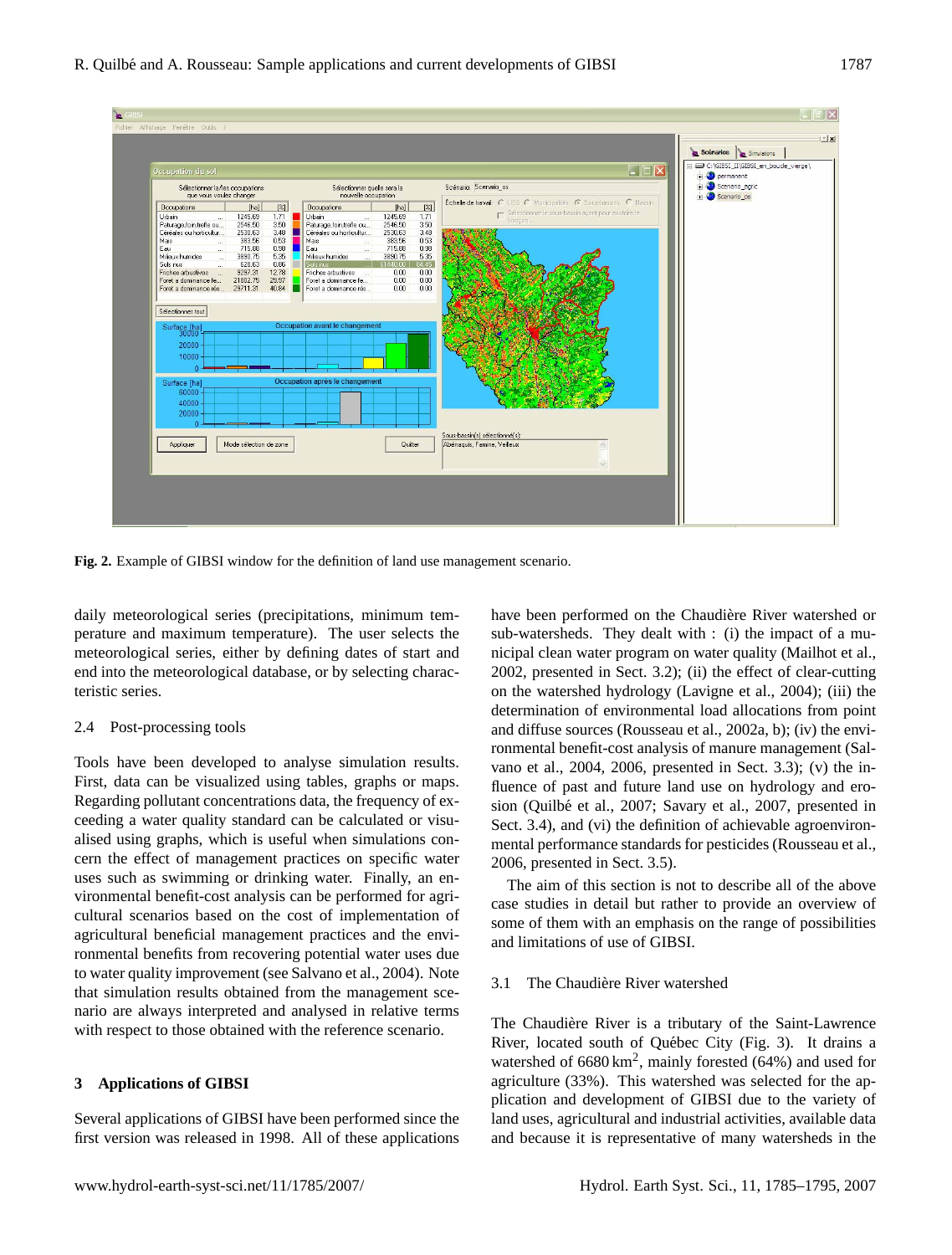

Fig. 3. Chaudière River watershed.

Saint-Lawrence valley. Soils vary from loamy sand in the downstream portion of the watershed to clay loam in the middle portion and loam in the upstream portion (Duchemin et al., 2001). Agriculture is dominated by animal production, especially pig and dairy farming. That implies that most of the cropland is dedicated to forages and pasture (75% of agricultural land in 1995). It is also important to note that it was identified by the Québec government as the pilot watershed for the implementation of integrated watershed management in 1993. The population is now around 180 000 inhabitants. Meteorological data come from forty stations distributed all over the watershed. Calibration of the hydrological model HYDROTEL was performed on the whole watershed (Fortin et al., 2001b) considering measured and simulated streamflows at the outlet. The model efficiency was satisfactory with Nash-Sutcliffe coefficients of 0.88 and 0.83 for 1989–1990 and 1993–1994, respectively. Spatial validation was performed for the Famine and Beaurivage subwatersheds with similar results. Temporal validations were also performed for years 1987–1988 and 1990–1991 as well as over a 10-yr period (see detailed results in Fortin et al., 2001b). A first calibration of the erosion model was performed in 2002 (unpublished). Regarding the nutrient transport and water quality model, Villeneuve et al. (1998b) compared simulated nitrate and phosphorus concentrations to measured data and found that errors were, in majority, less than 0.1 mgN/L and 0.01 mgP/L respectively. Results were less satisfactory, yet acceptable within a management scenario framework, for BOD5. Note that improvements and further calibration of these models are in progress (see Sect. 3.1).

- 3.2 Impact of municipal clean water program
- 3.2.1 Context, objectives and general approach

In 1978, a provincial municipal clean water program (MCWP) was implemented in Québec to control pointsource pollution and restore the province's surface water quality. On the Chaudière River watershed, 35 waste water treatment plants (WWTP) were built and the population being connected reached 95% in 1997. The objective of this study (Mailhot et al., 2002) was to assess the effect of this program on water quality. The first step was to characterize WWTP properties (i.e. affluent and effluent water discharge, chemical and physical parameters). Pollutant loads from industrial plants not connected to a municipal sewer network as well as diffuse sources of pollution from urban area or agricultural land were not considered in this study.

# 3.2.2 Scenarios and simulations

Two scenarios were defined in GIBSI: the first one was associated with the 1983 year corresponding to the pre-MCWP period, and the second one was associated with the 1994 year describing the post-MCWP period. Simulations were performed with both scenarios using meteorological data of years 1983 (dry year) and 1994 (wet year) – two simulations for each scenario.

# 3.2.3 Results

Simulations results showed that the annual probability of exceeding phosphorus water quality standard (WQS) at the watershed outlet decreased from 0.53 to 0.40 after MCWP, under 1994 meteorological conditions (wet year). That corresponds to a gain of 49 days under the phosphorus WQS. The results are similar under dry conditions (1983 series), even if phosphorus concentrations remain almost always larger than the WQS during summer, and at the other control points on the watershed. Regarding biological oxygen demand (BOD5), the WQS was usually exceeded during several days in the year before MCWP. However, after MCWP, the standard was never exceeded, neither under wet nor dry conditions. Finally, we observed a decrease in median concentration but the concentrations were always less than the WQS, even before MCWP. We can conclude from this study that MCWP had a drastic effect on BOD5 and phosphorus but that urban wastewater is still responsible for high probabilities of exceeding phosphorus WQS in the Chaudière River.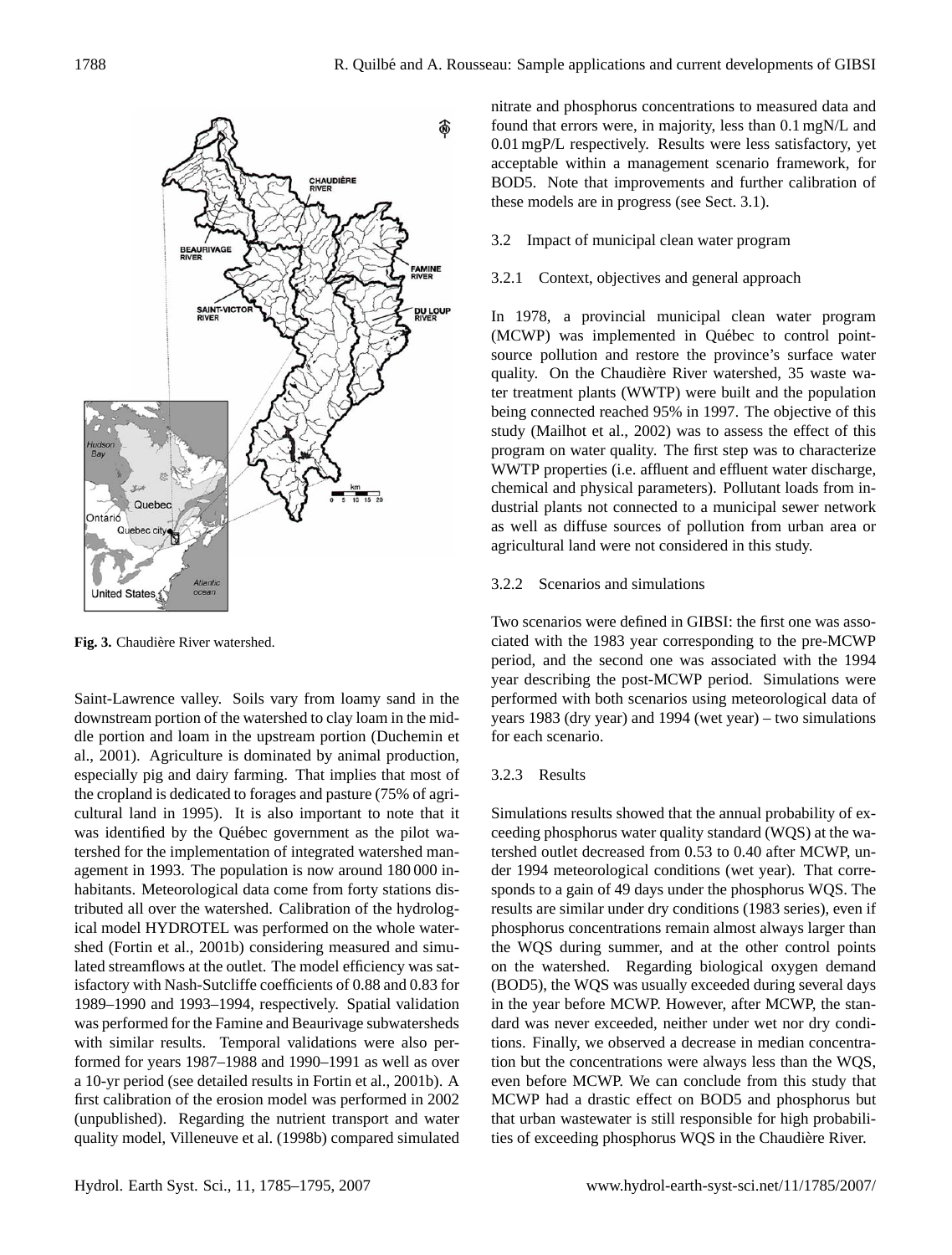This application study was relatively easy to implement since all the required data were available. However, it was based on several assumptions and simplifications that have to be taken into account. For instance, the possible overflow of unitary network as well as some natural sources of pollutants might have an influence on water quality but could not be taken into account by GIBSI. Moreover, the calibration of pollutant transport and water quality models of GIBSI was only partial at the moment of this study due to a lack of highresolution water quality data, with most of parameter values having generic values reported in literature. For instance, as indicated in Sect. 3.1, the BOD5 measured data were not well simulated by the water quality model during calibration process. Thus we have to make the assumption that this bias remains the same for the reference scenario and the management scenario for the interpretation of simulation results. Despite these limits, the use of a DSS like GIBSI was useful in this context to assess the efficiency of the municipal clean water program, at a lower cost than an extensive water quality survey.

- 3.3 Environmental benefit-cost analysis of manure management
- 3.3.1 Context, objectives and general approach

This study (Salvano et al., 2004, 2006) illustrates the importance of valuing environmental benefits associated with an improvement of water quality when assessing and implementing new agricultural nutrient management plans. In the province of Québec, the Québec Regulation Respecting Agricultural Operations (RRAO) was implemented in 2002 (and modified in 2005) to ensure the protection of water and soil, as well as aquatic life and human health from agricultural pollution. The rationale behind this regulation is to reach a balance between the soil's phosphorus support capacity and the amount of fertilizers. The objective of this study was to evaluate potential benefits generated from water quality improvements within a benefit/cost analysis framework. As most of human services provided by water are not priced in markets, their economic values first have to be estimated using non-market methods. In this case, a benefit transfer procedure was used (see Salvano et al., 2004, 2006 for details). As a first approximation, only the monetary benefits associated with water-based recreational activities were evaluated. First, willingness-to-pay and participation data (number of persons and days per person) were determined based on a survey from Environment Canada (Environment Canada, 2001). Then, the number of days exceeding the phosphorus aesthetic WQS obtained from simulations was used to calculate the total benefit of the management scenario.

#### 3.3.2 Scenarios and simulations

This application concerned the Beaurivage River watershed (tributary of the Chaudiere River) on which numerous river ` segments were identified for existing or potential recreational activities (swimming, canoeing, kayaking, hiking). Two scenarios were defined: (i) a base case scenario assuming application of all available manure; and (ii) an on-farm nutrient management scenario based on meeting phosphorus crop requirements with manure and treating any manure surpluses (so called RROA scenario). The cost associated with the implementation of this manure management practice was calculated based on livestock production costs and revenues, manure storage and treatment costs, and fertilization costs for a spatial unit, as compared to the base case scenario. A reduction of benefit is considered as an opportunity cost that is added to other costs. Total cost was then obtained by multiplying the unit cost by cropland area within management units of interest. Two types of spatial management units were considered to evaluate and compare the effect of these scenarios: a group of three contiguous municipalities and two subwatersheds corresponding to two river segments of the Beaurivage River watershed with existing or potential water uses. As the prime period for recreational activities is the summer, simulations were performed using summer meteorological data for years 1977 through 1986 independently.

#### 3.3.3 Results

Simulations with the management scenario induced an increase of the number of days of potential activities (i.e. for which phosphorus concentration is lower than phosphorus aesthetic WQS) as compared to the base-case scenario, for the two river segments and the three management units (between 248 and 499 days vs. 213 days for base case scenario). The results of the environmental benefit-cost analysis are given in Table 1. We can see that benefits were similar for all management units but that costs were higher when implementing the scenario at the scale of the municipalities. It results in higher benefit-cost ratios, especially for the upstream river segment, due to the fact that it focuses on a problematic area. Note that all benefit-cost ratios were smaller than one, but a sensitivity analysis showed that this ratio could be larger than one when reducing manure treatment costs, which is technically achievable.

#### 3.3.4 Discussion

The methodology used to estimate the benefits is based on several assumptions and does not take into account intrinsic values that would certainly increase the benefit-cost ratios. Thus, once again, the results have to be interpreted in a relative way by comparison of the different scenarios rather than as absolute values. However, the proposed environmental benefit-cost analysis methodology represents a first step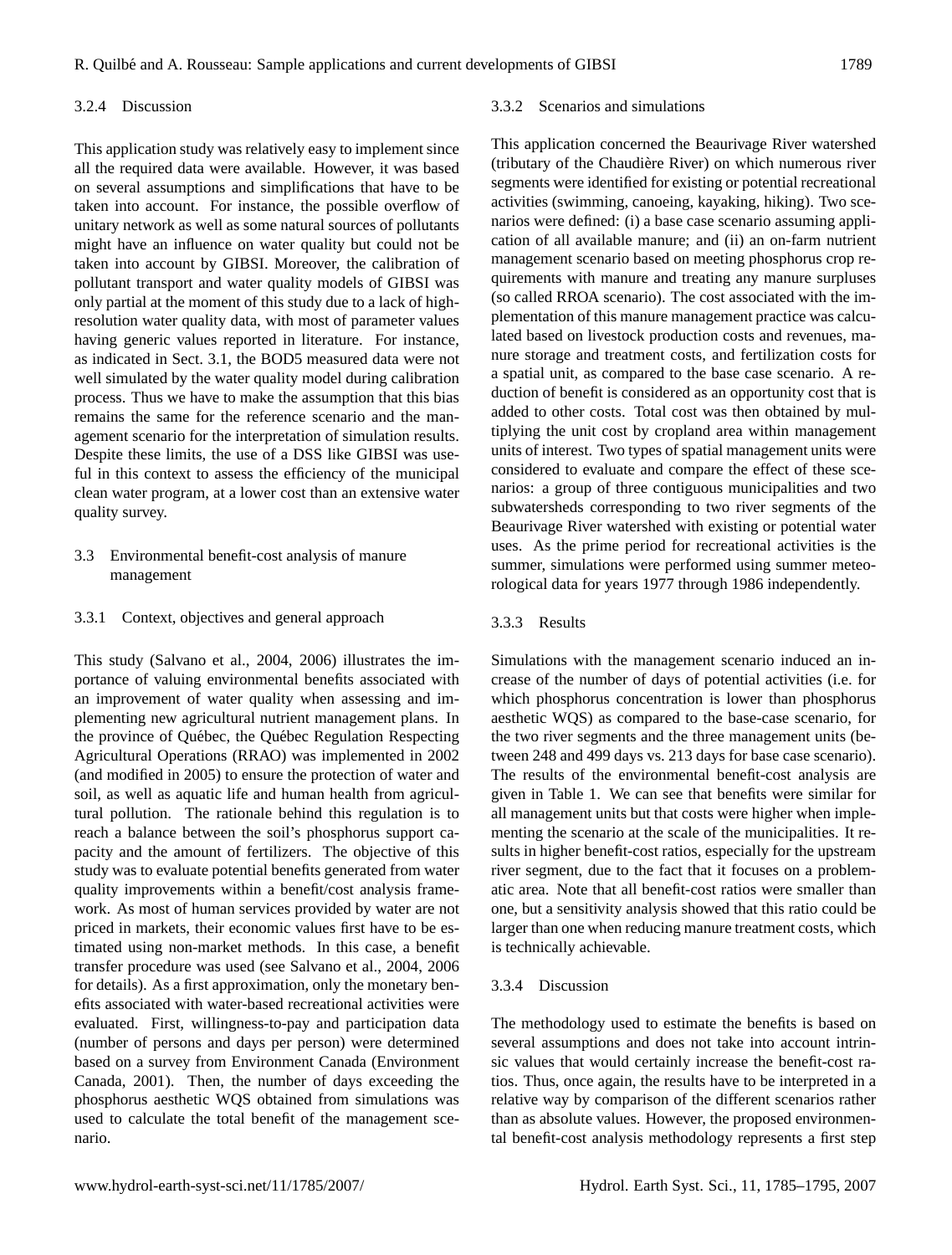| Scenario    | Management unit | Total Benefits <sup>1</sup> (\$) | Net Benefits <sup>2</sup> (\$) Net Costs <sup>3</sup> (\$) |               | Benefit-Cost Ratio |
|-------------|-----------------|----------------------------------|------------------------------------------------------------|---------------|--------------------|
| Reference   | Watershed       | 34 932 318                       | -                                                          |               |                    |
| <b>RRAO</b> | Municipalities  | 39 879 554                       | 4947236                                                    | 13358754      | 0.37               |
|             | Subwatershed 1  | 39 343 865                       | 4411547                                                    | 6017262       | 0.73               |
|             | Subwatershed 2  | 40 168 706                       | 5236388                                                    | 9 2 8 2 8 6 7 | 0.56               |

**Table 1.** Results of the environmental benefit-cost analysis

<sup>1</sup> The benefits are for recreational activities associated with water use for both river segments.

<sup>2</sup> That is the difference between the benefits of the scenario RRAO for the management unit with the benefits of the base-case scenario.

<sup>3</sup> The costs were calculated for a management period of one-year.



Fig. 4. Evolution of land use on the Chaudière River watershed from 1976 to 2004.

towards the estimation of all monetary benefits of improving water quality (Yang et al., 2007).

- 3.4 Influence of past and future land use evolution on hydrological regime
- 3.4.1 Context, objectives and general approach

In general, land use all over the world has evolved a lot over the last decades, and it is important to understand and quantify the influence of these changes on hydrology in the past to be able to anticipate the future, especially in a climate change context. This is the objective of this study based on the application of GIBSI in the Chaudière River watershed (Savary et al.,  $2007<sup>1</sup>$  $2007<sup>1</sup>$  $2007<sup>1</sup>$ ; Quilbé et al., 2008).

#### 3.4.2 Scenarios and simulations

First, seven satellite images (Landsat) were acquired to reconfigure the evolution of land use over the last 30 years (1976, 1981, 1987, 1990, 1995, 1999, 2004). After treatment and classification, the evolution of land use was quantified (Fig. 4). Agriculture and forest (including bush land) followed opposite tendencies, with an increase in agricultural land in the seventies, stagnation in the eighties and a decrease in the nineties. The seven images were integrated into the GIBSI database. For each land use configuration, simulations were run using 30 years of meteorological data (1970–1999), each year being considered independently.

For the prospective approach, the first step was to determine future meteorological sequences that would be used as input data in GIBSI. Three methods were used, based on general circulation models (GCM): delta method, statistical downscaling and a mix of both. Three GCMs were considered for the delta method and only one for the statistical downscaling method. Several gas emission scenarios (GES) were also considered for each case. Three land use scenarios were defined. First, the land use of 1995 was used as reference. Secondly, scenario A was driven by economical criteria, by extrapolating the last decade tendency regarding pig production increase. This results in deforestation to create more agricultural fields for feed production and manure application. Finally, scenario B considers the land use distribution as it was in 1976, implying reforestation. It also considers a spatial dispersion of agricultural lands over the watershed. Simulations were run with each scenario over 30 yrs considered as independent, for reference period (1970–1999) and future period (2010–2039).

#### 3.4.3 Results

Regarding the retrospective approach, the mean annual water discharge, as well as critical low flow sequences (Q2-7, Q10-7 and Q5-30), were strongly correlated with agricultural land use evolution, with determination coefficients of 0.97, 0.95, 0.92 and 0.93, respectively. This can be explained by the fact that the increase in agricultural land to the detriment of forest induces less evapotranspiration, and thus more available

<span id="page-5-0"></span><sup>&</sup>lt;sup>1</sup> Savary, S., Rousseau, A. N. and Quilbé, R. Assessing the impact of past land use changes on runoff and low flows using remote sensing and distributed hydrological modeling – a case study for the Chaudiere River watershed (Quebec, Canada), under review, 2007. `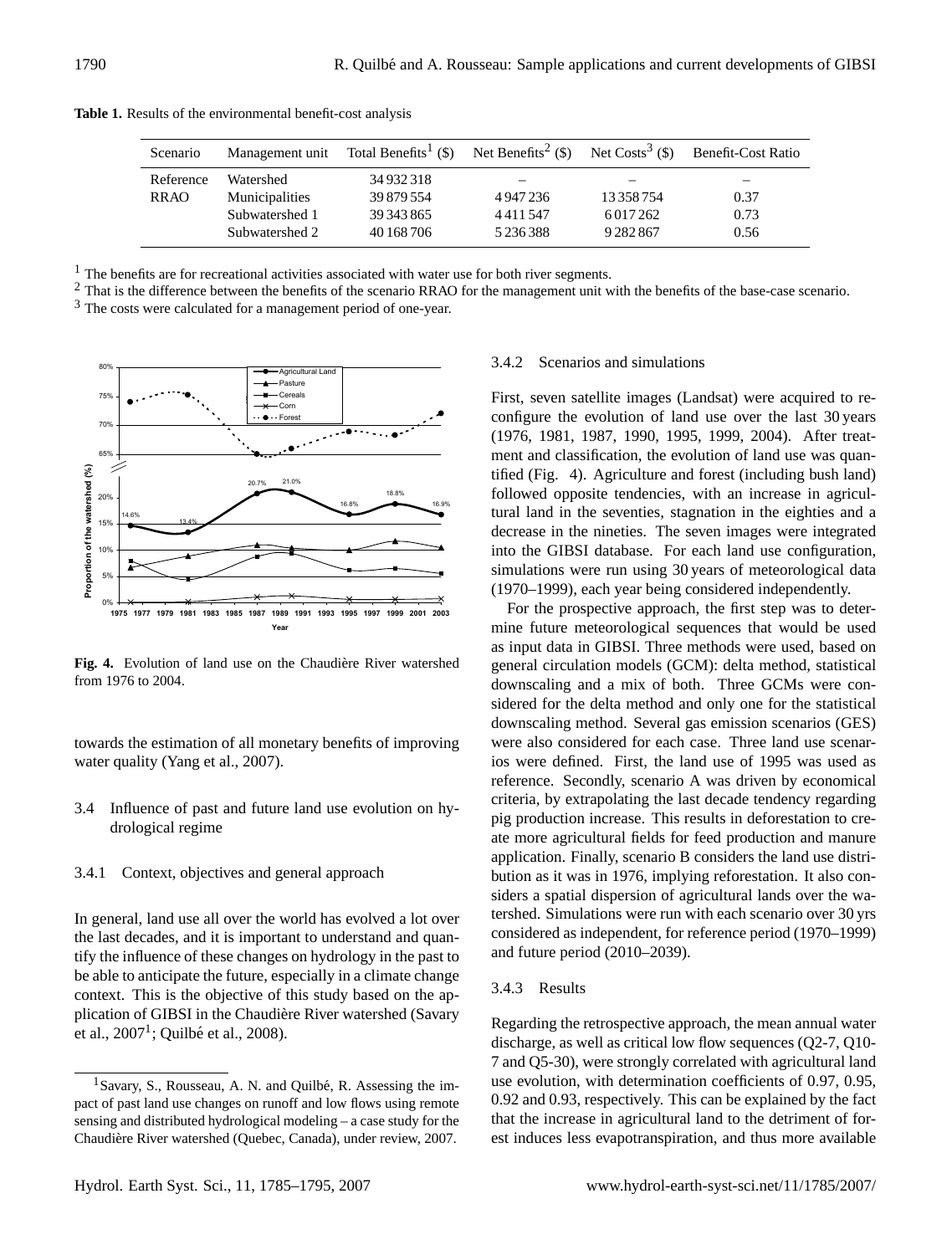water for overall runoff. Moreover, soil surface is more likely to produce faster runoff.

For the future, the results first show that, without any modification in land use (base case scenario), climate change would induce a decrease of annual water discharge at the outlet of the watershed (mean of −2.7%, with delta method). However, this value can be very different from a GCM/GES combination to another (from  $-14.1\%$  to  $+13.8\%$ ), pointing out the large uncertainties that are still linked to these methods. Water discharge would strongly increase in winter due to higher temperatures and earlier snow melt (on average +68.5%), and decrease the rest of the year (Fig. 5). When integrating land use evolution scenarios into GIBSI simulations, we obtained opposite effects between the two scenarios, with an increase and a decrease of water discharge in summer and fall, respectively. This is illustrated on Fig. 5 which shows the mean monthly water discharge obtained with GCM ECHAM4, GES A2 and the three land use scenarios (base case, A and B). These results suggest that intensification of agriculture (Scenario A) would mitigate the effect of climate change in summer and fall by generating more runoff and thus higher streamflow in river.

#### 3.4.4 Discussion

This approach regarding the effect of climate change on hydrology has several limitations due to the methodology. First, only tendencies can be pointed out because of the uncertainty linked to the methods and tools used. Moreover, even if statistical downscaling captures precipitation occurrence, it is weaker at predicting rainfall amounts and extremes in our region (Gachon et al., 2005). Finally, short-term predictions provide a slight effect of climate change on hydrology which is difficult to distinguish from the GCM output variability. However, this study illustrates how a DSS like GIBSI, that includes a hydrological model and a land use scenario management module, enables to quantify the influence of past and future land use on the water regime of a river.

- 3.5 Definition of achievable agroenvironmental performance standards for pesticides at the watershed scale
- 3.5.1 Context, objectives and general approach

The Canadian National Agri-Environmental Standards Initiative (NAESI) program aims to develop water quality standards at the watershed scale, in order to lead the development and application of best management practices (BMPs) at the farm scale. This includes: (i) ideal performance standards (IPSs) that are based on ecotoxicological data and specify the desired level of environmental state needed to maintain ecosystem health, and (ii) achievable performance standards (APSs) which represent more realistic standards that could be achieved using recommended available processes, practices and technologies, including BMPs. This means that, to



**Fig. 5.** Effect of climate change and land use evolution on mean monthly water discharge. Only the two GCM/GES combinations that give the extreme effects among all GCM/GES are considered here: HadCM3-A2b (**a**) and ECHAM4-A2 (**b**). In both cases, the bold line with squares represents the reference conditions as simulated by the model. Other lines represent future water discharge considering base case land use evolution scenario (thin line, circles), scenario A (dotted line, triangles) and scenario B (dotted line, stars).

determine APSs, it is necessary to assess a priori the effect of several BMPs on water quality by using a mathematical model that simulates the fate of pollutants at the watershed scale. This approach was first applied for pesticides. After a review and multicriteria comparative analysis of existing pesticide fate models at the watershed scale, GIBSI was selected together with the SWAT and BASINS/HSPF models (Quilbé et al., 2006). Pesticide concentrations data as well as representative agricultural practices were identified with a survey in the Beaurivage River watershed. However, due to the size of the area, it was impossible to identify precisely these practices at the farm scale. Therefore, a large uncertainty remains about the locations, dates and rates of pesticide applications. This uncertainty represents an important limitation for the calibration of the pesticide models. To account for this uncertainty during the simulations, a stochastic process was introduced in GIBSI to determine for each RHHU: (i) the year of crop rotation which determines the crop and thus what kind of pesticides are applied; and (ii) the date of application within the period of time defined. Then,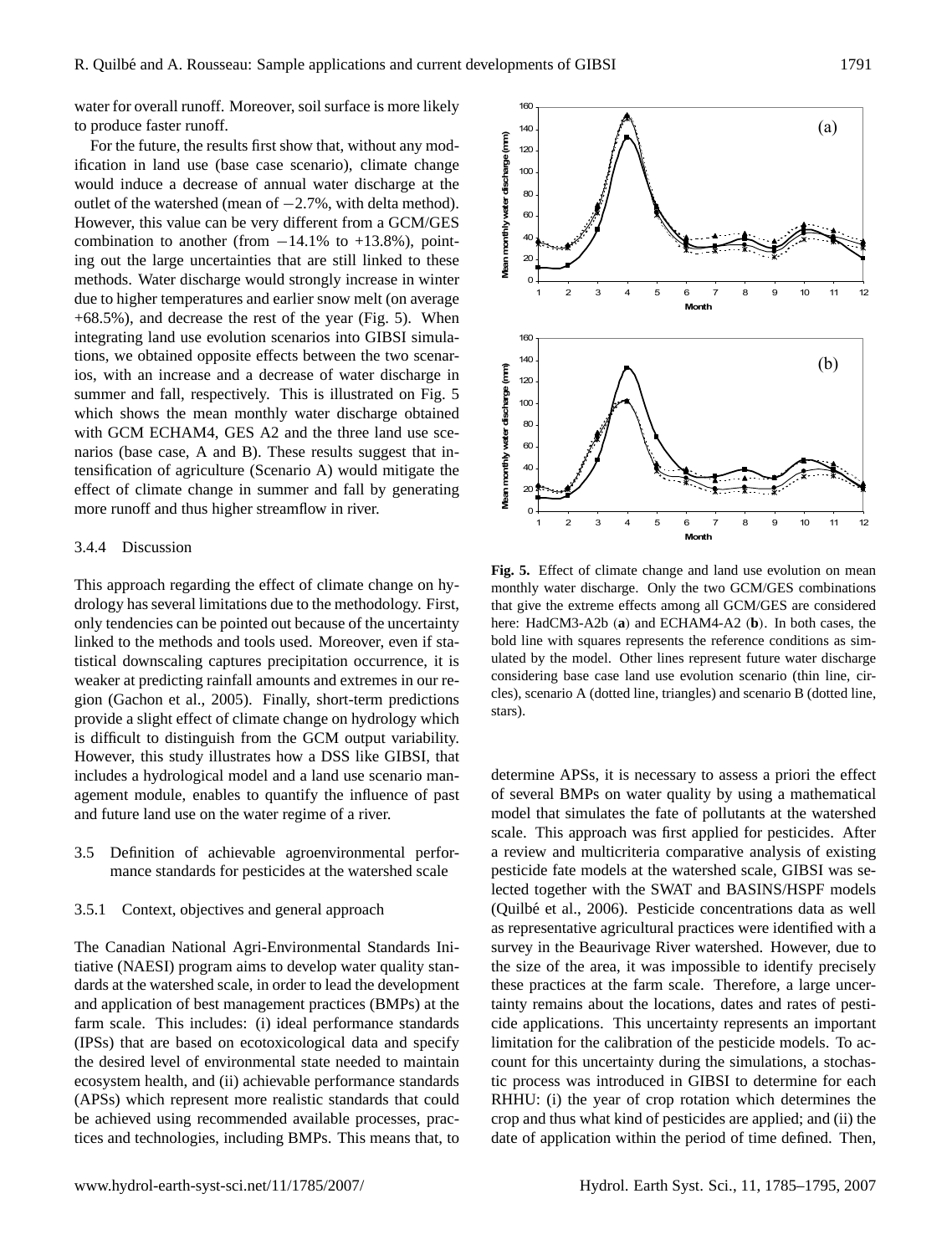|             | Scenario  |                      |                    |       |  |
|-------------|-----------|----------------------|--------------------|-------|--|
|             | Base case |                      | 2                  | $1+2$ |  |
|             |           | $(1-m$ filter strip) | (application rate) |       |  |
| Atrazine    | 0.454     | 0.080                | 0.060              | 0.026 |  |
| <b>MCPB</b> | 1.913     | 1.086                | 0.833              | 0.484 |  |
| Metolachlor | 0.423     | 0.179                | 0.133              | 0.000 |  |

Table 2. Q90 values (in  $\mu$ g/L) of Atrazine, MCPB and Metolachlor cumulative frequency curves obtained from GIBSI simulations.

several simulations with different stochastic configurations for crops and application dates provide a range of pesticide concentrations in surface water.

# 3.5.2 Scenarios and simulations

This study is described by Rousseau et al. (2006). A base case scenario was defined based on current agricultural practices. We considered that pesticide applications were done between 1 and 15 June (16 days). The application rates were 0.65, 0.06 and 1.6 kg/ha for Atrazine (on corn), MCPB (on cereals) and Metolachlor (on corn), respectively. Then three BMP scenarios were created based on this base case scenario: (1) implementation of a 1-m filter strip all along the river network; (2) a 30% reduction in the pesticide application rate; and (3) a combination of both. Simulations were performed over thirty years (1979–1999), each year being considered independently. Three different stochastic configurations for crops spatial distribution and application dates were considered for each year, resulting in 90 simulations for each scenario. The effect of BMPs was examined at the outlet of the Beaurivage River subwatershed, which is the most affected by pesticide pollution.

### 3.5.3 Results

A cumulative frequency curve (CFC) of pesticide concentration was determined for the month of June since any pesticide level in the stream network beyond this month remains undetectable. We proposed to define the 90th centile (Q90) of this distribution as a possible value for APS. This means that this value is exceeded only 10% of the time. The results show that this value decreases with the implementation of BMPs (Table 2). For Atrazine, we observed a reduction of 81.7%, 85.8% and 91.9% for scenarios 1, 2 and 3. For MCPB, the effect is weaker with a decrease of 41.4%, 47.5% and 74.7% respectively. Finally, for Metolachlor, Q90 was reduced of 57.6%, 68.6% and 100%, respectively. It is noteworthy that all these concentrations values are all lower than the WQS for aquatic life protection (1.8  $\mu$ g/L, 7.3  $\mu$ g/L and 8  $\mu$ g/L respectively for Atrazine, MCPB and Metolachlor; MDDEP, 2006). These results mean that the effect of BMPs on pesticides concentrations may be very different from one pesticide to another. It should be noted that the final APS value can be linked to the ecotoxicologal impact by the use of a species sensitivity distribution (the one used for the determination of IPS) as a means to assess a priori the percentage of potentially affected species.

# 3.5.4 Discussion

The main difficulty encountered in this study was the lack of data regarding agricultural practices. Indeed, due to the size of the application watershed, it was impossible to know precisely the rates and dates of pesticide application all over the watershed. Thus, random variables had to be incorporated in the model so that a high-resolution calibration with measured pesticide concentrations was not possible. Nevertheless, this approach can be easily transposed to other pesticides and other rivers and watersheds, since it does not depend on watershed characteristics but only on data availability. The study shows the utility of tools like GIBSI to determine a priori the efficiency of management plans at the watershed scale and to define APSs. It also shows that such tools have to be easily adaptable to the user's needs.

### **4 Current and future developments of GIBSI**

In parallel to these application studies, GIBSI has been continuously upgraded since the first version released in 1998. This concerned database management, interface, scenario management, post-processing tools and models.

### 4.1 Model development and calibration

Regarding models, only the calibration of the hydrological model has been reported in the literature (Fortin et al., 2001b). This explains why most of the applications presented in this paper concern the effect of watershed management on water discharge. Regarding the pollutant transport models (erosion, nutrients, pesticides), an important work was performed to improve them over the last three years, and their thorough calibration is currently in the process and results will be submitted for publication soon. Moreover, a pathogen transport model has been developed (Rogel, 2007). It simulates the fate of fecal coliforms resulting from manure application on crops as well as pasture, accounting for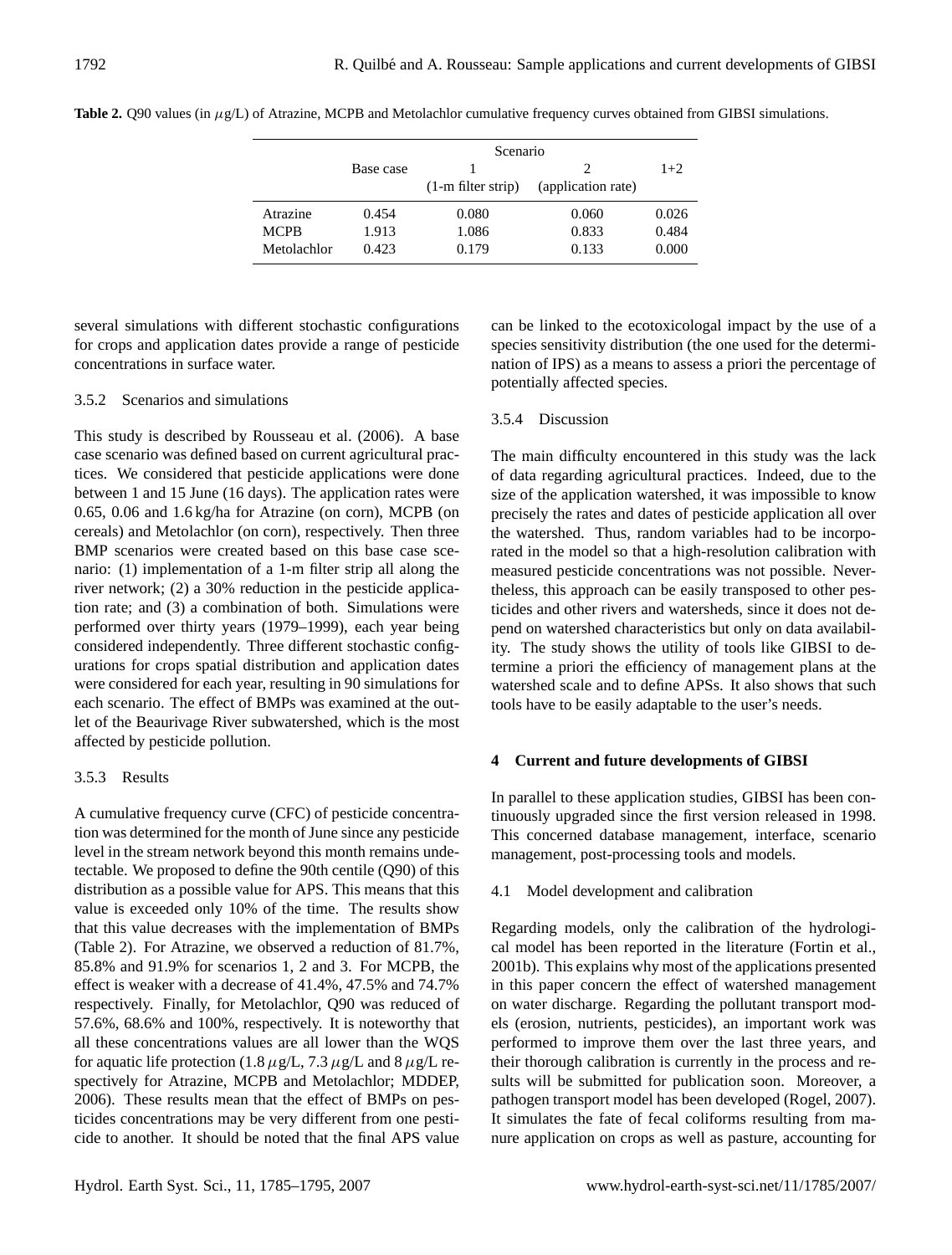bacterial mortality, partitioning and transport in erosion and runoff.

Finally, an indicator of ecological integrity is currently under development (Grenier et al., 2006a). Indeed, physical and chemical data are not sufficient to determine the quality of an aquatic medium. For instance, high nitrogen and phosphorus concentrations in a stream or a lake indicate a risk for eutrophication but do not give information on the real state of the aquatic environment, which depends on many other factors such as pH or dissolved oxygen. This indicator will be based on benthic diatoms and macro-invertebrate communities. In a previous study (Grenier et al., 2006b), reference conditions of each stream type sampled in Southern Quebec (Canada) were defined using benthic diatoms and environmental variables characterizing streams and watersheds (regional reference site approach). Two diatom reference communities were sufficient to define reference conditions, one for neutral conditions and one for alkaline conditions. Based on these results, classification tree models (prediction models) were created using reference sites to identify watershed characteristics responsible for the discrimination between the two reference communities (neutral and alkaline). The model was then used to predict which diatom reference community should be present in an impacted stream under potential natural conditions. The results from this study were used to develop a diatom-based index that can be used to evaluate the degradation status of a site by comparing the actual ecological conditions with appropriate reference conditions. The same approach is now being applied for benthic macro-invertebrate communities<sup>[2](#page-8-0)</sup>. Finally, the developed models will be integrated into GIBSI to predict the structure of diatoms and macro-invertebrate communities in rivers based on simulated physical and chemical variables.

4.2 Development of an application protocol of GIBSI and implementation on other watersheds

GIBSI has been developed and applied on the Chaudiere River watershed. A user's guide already exists (Villeneuve et al., 2003) but it only explains how to use GIBSI once it is implemented. However, the implementation and application procedure of GIBSI, like many DSS, is still complex and follows several steps that have to be done carefully, for example: identification of user's needs, model selection, data acquisition, database construction, model adaptation if needed, model calibration, scenario definition, simulations and result analysis. Thus, the amount of effort varies a lot depending on available data or required adaptation. In the simplest case, when all needed data are available in the correct formats, it takes about three months for a team of two full-time research assistants to set up the database to calibrate the models (when no adaptation is required). Moreover, it should be always kept in mind that all models are based on simplification hypotheses that have to be considered in the end of the process, i.e. when interpreting the results and conclusions. Therefore, in order to allow stakeholders to apply GIBSI on other watersheds, an application protocol is being developed, explaining the different steps to follow and giving tools to clarify the procedure. It includes an inventory of needed data, a dictionary of the database and a guide on how to construct the database, discretize the watershed, apply and calibrate the models. Moreover, these two documents (user's guide and application protocol) as well as the GUI will eventually be translated in English and Spanish.

Meanwhile, applications on other watersheds abroad have already begun: GIBSI is now being implemented on a Mexican watershed (Arcediano watershed, Santiago River) by the Instituto Mexicano de Tecnología del Agua (IMTA). The objective is to improve water management on this watershed, in collaboration with the watershed management committee. Moreover, GIBSI is also in the implementation process on four watersheds throughout Canada to determine APSs for pesticides (see Sect. 3.8): Yamaska river (QC), Wilmot-Dunk (PEI), South Nations (ON) and Salmon Arm (CB).

#### **5 Discussion and conclusion**

The practical applications of GIBSI presented in this paper illustrate the wide range of possibilities offered by such a tool to assess the effect of land use management, wastewater treatment or agricultural practices on water quantity and quality at the watershed scale. They also illustrate the difficulties and limitations that can be encountered when using a DSS, due to modeling or methodological assumptions, scenario construction, and lack of data or unsatisfying calibration results. Thus, it is very important to identify and consider these limitations, which are specific to each DSS, when, at first, choosing a DSS that is suited to user's needs and when, at last, interpreting simulations results. These two steps are certainly the most difficult and crucial ones in the whole application procedure. Note also that, due to these limitations, results interpretation should always be done in a relative way, comparing a management scenario to a reference scenario, and not as absolute results.

The application of a DSS is a dynamic process since most of them are constantly upgraded or complemented by new modules. In the case of GIBSI, current and future works involve addition and calibration of models as well as development of a water ecological integrity indicator.

More generally, this paper demonstrates how a DSS may be used to incorporate sound science into legislative and political decisions regarding water management. However, the integration and the use of a DSS for operational integrated watershed management issues still face major challenges. One of them is that DSS are often too complex for

<span id="page-8-0"></span><sup>2</sup>Grenier, M., Pelletier, L., Rousseau, A. N., and Campeau, S.: Establishing Benthic Macroinvertabrate Reference Communities for the Evaluation of Aquatic Ecosystem Degradation: comparison of a priori and a posteriori approaches, under review, 2007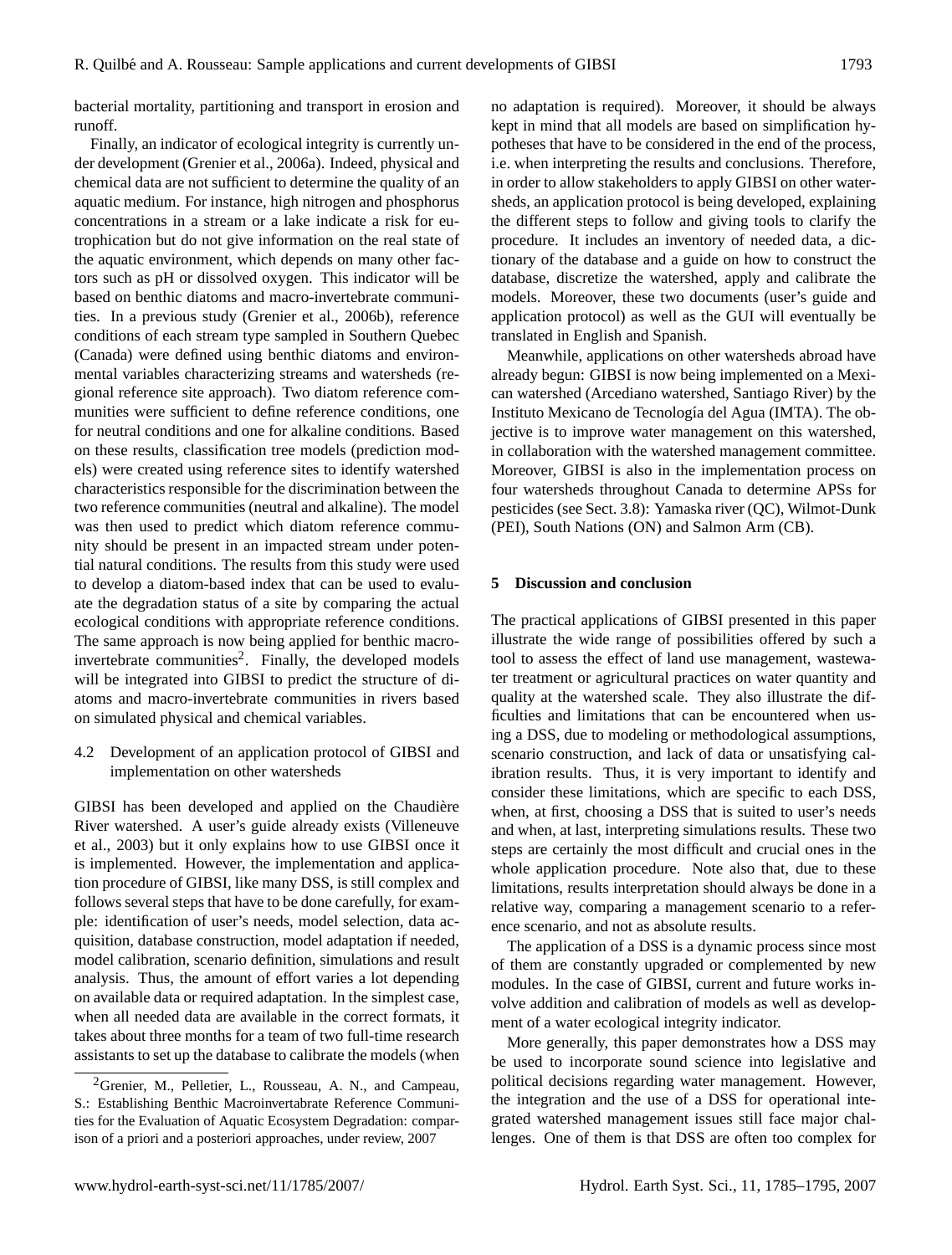operational purposes. Indeed, if stakeholders do need tools that are sound science based, they also need them to be easy to use, apply and understand. Thus, this requires a simplification as well as the development of tools and guides that facilitate the technical transfer from research to management, as it is being done for GIBSI. Also, new concepts based on user needs and receptivity have to be investigated (see Jakeman and Letcher, 2003; McIntosh et al., 2007). Moreover, the uncertainty in model outputs has to be quantified to make the DSS more reliable and the decision making process easier (Mannina et al., 2006; Wu et al., 2006). Even so, it is clear that DSS application will always need a close dialogue between users and developers, i.e. between stakeholders and scientists, within an interdisciplinary framework, and this is certainly one of the greatest interests of such tools.

*Acknowledgements.* The development of GIBSI was funded by grants from the Québec Ministry of Environment (1995–1998; 1999–2002) and the Fonds québécois de la recherche sur la nature et les technologies (FQRNT, 2004–2007). The application on the influence of land use has been funded by Natural Resources Canada's Climate Change Action Fund (CCAF) and OURANOS, a Quebec Research Consortium on Regional Climatology and ´ Adaptation. The application regarding development of APSs for pesticides is funded by Environment Canada and Centre Saint-Laurent. The authors would like to thank S. Savary, M. Grenier, G. Rogel, M.-P. Lavigne, S. Ricard, M. S. Garbouj, J.-S. Moquet, S. Tremblay (INRS-ETE) and E. Salvano (University of Manitoba) for their contribution to this paper. Special thanks to A. Mailhot who has contributed from the start and to J.-P. Villeneuve who has initiated the development of GIBSI in 1995.

Edited by: R. Moussa

### **References**

- Arnold, J. G. and Williams, J. R.: The EPIC model, in: Computer models of watershed hydrology, edited by: Singh, V. P., Water Resources Publications, Highlands Ranch, CO, 847–908, 1995.
- Arnold, J. G., Williams, J. R., Srinivasan, R., and King, K. W.: SWAT. Manual, USDA, Agricultural Research Service and Blackland Research Center, Texas, 1996.
- Borah, D. K. and Bera, M.: Watershed-scale hydrologic and nonpoint-source pollution models: review of applications, Transactions of the ASAE, 47(3), 789–803, 2004.
- Brown, L. C. and Barnwell, T. O. J.: The enhanced stream water quality models QUAL2 and QUAL2E-UNCAS: Documentation and User Manual, Environmental Protection Agency, Athens, Georgia, U.S., 1987.
- Clements, J. T., Creager, C. S., Beach, A. R., Butcher, J. B., Marcus, M. D., and Schueler, T. R.: Framework for a watershed management program, Water Environment Research Foundation, Alexandria, 1996.
- Duchemin, M., Rousseau, A. N., Lamontagne, L., and Villeneuve, J.-P.: Utilisation des technologies geomatiques pour spatialiser ´ le facteur K d'érodabilité des sols du bassin versant de la rivière Chaudière, Québec, Can. J. Soil Sci., 81, 423-437, 2001.
- Environment Canada: The importance of Nature to Canadians: The economic significance of Nature-related activities, Federal-Provincial-Territorial Task Force for the Importance of Nature to Canadians, En 47-312/2000E, Ottawa, 2001.
- Fortin, J., Turcotte, R., Massicotte, S., Moussa, R., Fitzback, J., and Villeneuve, J.-P.: A distributed watershed model compatible with remote sensing and GIS data, Part I: Description of the model, J. Hydraulic Eng., 6(2), 91–99, 2001a.
- Fortin, J. P., Moussa, R., Bocquillon, C., and Villeneuve, J.-P.: Hydrotel, un modèle hydrologique distribué pouvant bénéficier des données fournies par la télédétection et les systèmes d'information géographique, Revue des Sciences de l'Eau, 8(1), 97–124, 1995.
- Fortin, J. P., Turcotte, R., Massicotte, S., Moussa, R., and Fitzback, J.: A distributed watershed model compatible with remote sensing and GIS data, part 2: Application to the Chaudière watershed, J. Hydraulic Eng., 6(2), 100–108, 2001b.
- Gachon, P., St-Hilaire, A., Ouarda, T., Nguyen, V. T. V., Lin, C., Milton, J., Chaumont, D., Goldstein, J., Hessami, M., Nguyen, T. D., Selva, F., Nadeau, M., Roy, P., Parishkura, D., Major, D., Choux, M., and Bourque, A.: A first evaluation of the strength and weaknesses of statistical downscaling methods for simulating extremes over various regions of eastern Canada, Final report, Sub-component, Climate Change Action Fund (CCAF), Environment Canada, Montréal, Québec, Canada, 2005.
- Gariépy, S, Rousseau, A. N., and Brun, A.: La gestion de l'eau par bassin versant aux Etats-Unis : entre incitatifs legislatifs et ´ intérêts des usagers, in: Les politiques de l'eau, grands principes et réalitées locales, edited by: Brun, A. and Lasserre, F., Ed. PUQ, coll. Géographie contemporaine, 69-90, 2006.
- Grenier, M., Campeau, S., and Rousseau, A. N.: Establishing diatom reference communities in Quebec streams (Canada): ecological goals for stream restoration and baseline for evaluation of aquatic ecosystem degradation status, Man and River Systems II – Interactions among Rivers, their Watersheds, and the Socioecosystem, Extended abstracts – International Symposium, Paris, December 4–6, 2006, Presses de l'Ecole Nationale des Ponts et ´ Chaussées, 102-104, 2006a.
- Grenier, M., Campeau, S., Lavoie, I., Park, Y. S., and Lek, S.: Diatom reference communities in Quebec (Canada) streams based ´ on Kohonen self-organizing maps and multivariate analyses, Can. J. Fish. Aquat. Sci., 63, 2087–2106, 2006b.
- He, C.: Integration of geographic information systems and simulation model for watershed management, Environ. Modell. Software, 18(8–9), 809–813, 2003.
- Jakeman, A. J. and Letcher, R. A.: Integrated assessment and modelling: features, principles and examples for catchment management, Environ. Modell. Software, 18(6), 491–501, 2003.
- Logiciels et Applications Scientifiques Inc. (L. A. S.): Grassland User's guide for Windows95 and Windows NT, Version 1.0, Montréal, QC., 1996.
- Lavigne, M.-P., Rousseau, A. N., Turcotte, R., Laroche, A. M., Fortin, J.-P., and Villeneuve, J.-P.: Validation and use of a distributed hydrological modeling system to predict short term effects of clear cutting on the hydrological regime of a watershed, Earth Interactions, 8(3), 1–19, 2004.
- Mailhot, A., Rousseau, A. N., Salvano, E., Turcotte, R., and Villeneuve, J.-P.: Evaluation de l'impact de l'assainissement urbain ´ sur la qualité des eaux du bassin versant de la rivière Chaudière